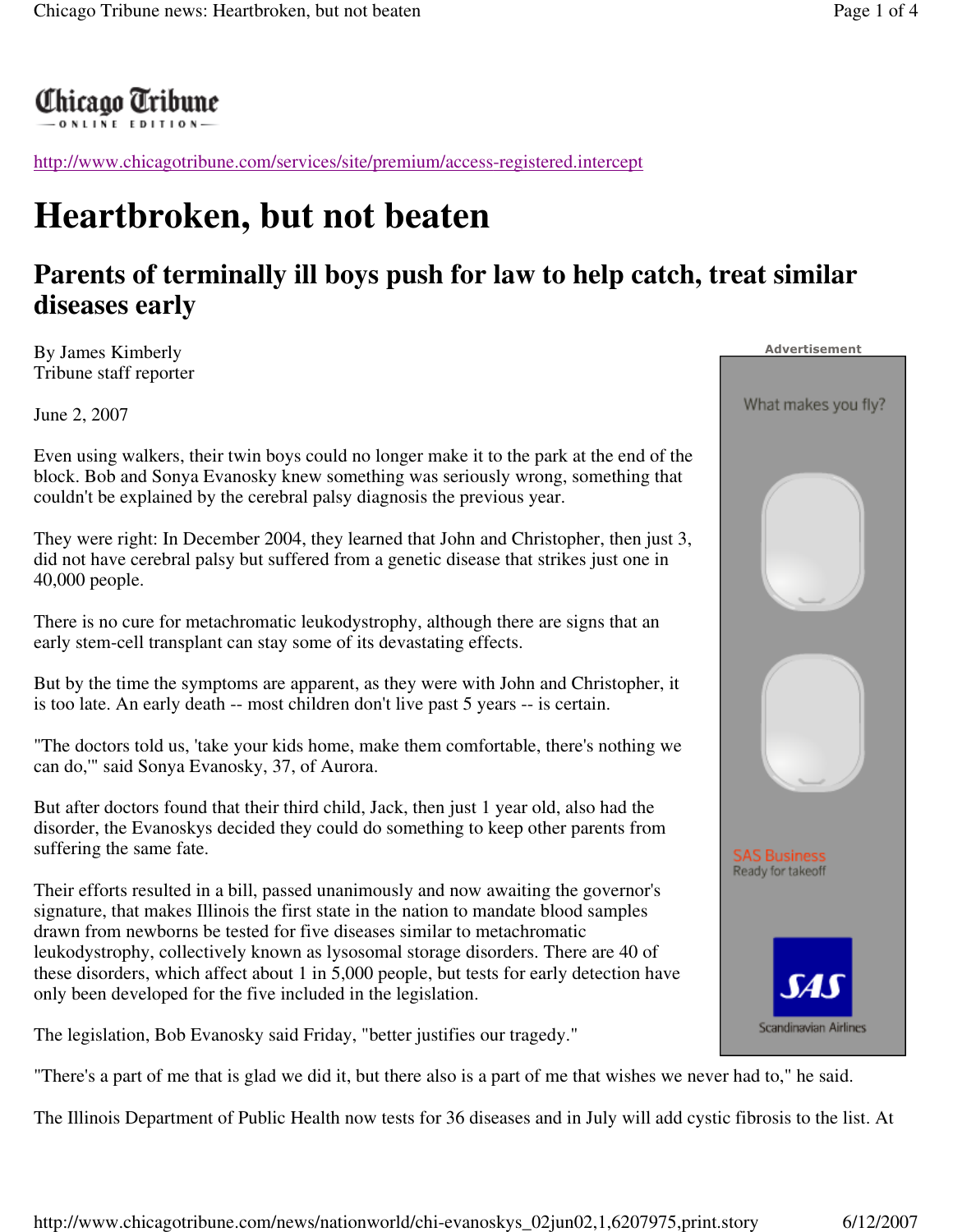that time, the cost for all the tests, which typically is paid by insurance carriers or Medicaid, will be \$56. Testing for the five lysosomal storage disorders would add another \$12.

"You are talking about saving lives and improving lives," said Sen. Dale Righter (R-Mattoon), who introduced the legislation after meeting with the Evanoskys. "That's a real tangible benefit. In fact, it's the most important one you can have."

Screening newborns for diseases began in the 1960s when Dr. Robert Gutherie developed a test for phenylketonuria and a system for collection and transportation of blood samples on filter paper. Today, newborn testing is regulated by individual states, concentrating on diseases that can be cured or effectively treated if diagnosed early.

Bob Evanosky, 39, and his wife both carried a recessive gene for metachromatic leukodystrophy, giving each child a 25 percent chance of having the disease and a 50 percent chance of being a carrier. But they didn't know that when they settled into a spacious home in Aurora, just west of Illinois Highway 59, a few years ago.

The couple had married as undergraduates in college and waited a few years to establish their careers before starting a family. After Sonya Evanosky became pregnant, they learned she was carrying identical twins.

"We were jumping up and down when we found out," said Bob Evanosky, who decided to leave his career as a commercial airline pilot to care for the boys. Sonya Evanosky works as an Information Technology director for a local financial services company.

John and Christopher Evanosky were born five weeks' premature but seemed initially to thrive.

By 3 months, they were sleeping through the night. By 5 1/2 months they were eating solid food and rolling over, according to a log kept by the Evanoskys.

But as they aged, their development slowed.

When neither boy could walk by 16 1/2 months, Bob and Sonya were concerned.

Initially, the boys were diagnosed with cerebral palsy, which can accompany premature birth. Months of intense physical therapy followed. John and Christopher learned to toddle with the help of reverse walkers. But even that progress ebbed away by the fall of 2004. It was then that the boys could no longer make the short trip to the park at the end of the block.

An MRI taken two days after Christmas showed significant degradation of the nerves in the boys' brains, a telltale sign of metachromatic leukodystrophy.

The disorder is caused by an enzyme deficiency. Waste builds up in the myelin sheath of nerve cells. There is no cure for the disease, but there is data to suggest that a transplant of stem cells harvested from a healthy umbilical cord performed before the symptoms appear can stay the cell deterioration.

But it was too late to try that treatment on John and Christopher, who have been devastated by the disorder.

Each is on nine medications to minimize pain and swelling and to keep unused muscles from constricting. There are medicines to minimize the saliva their mouths produce to keep them from choking, medicines to keep airways open and the digestive system working.

The boys can no longer talk, no longer walk. Their hips are displaced.